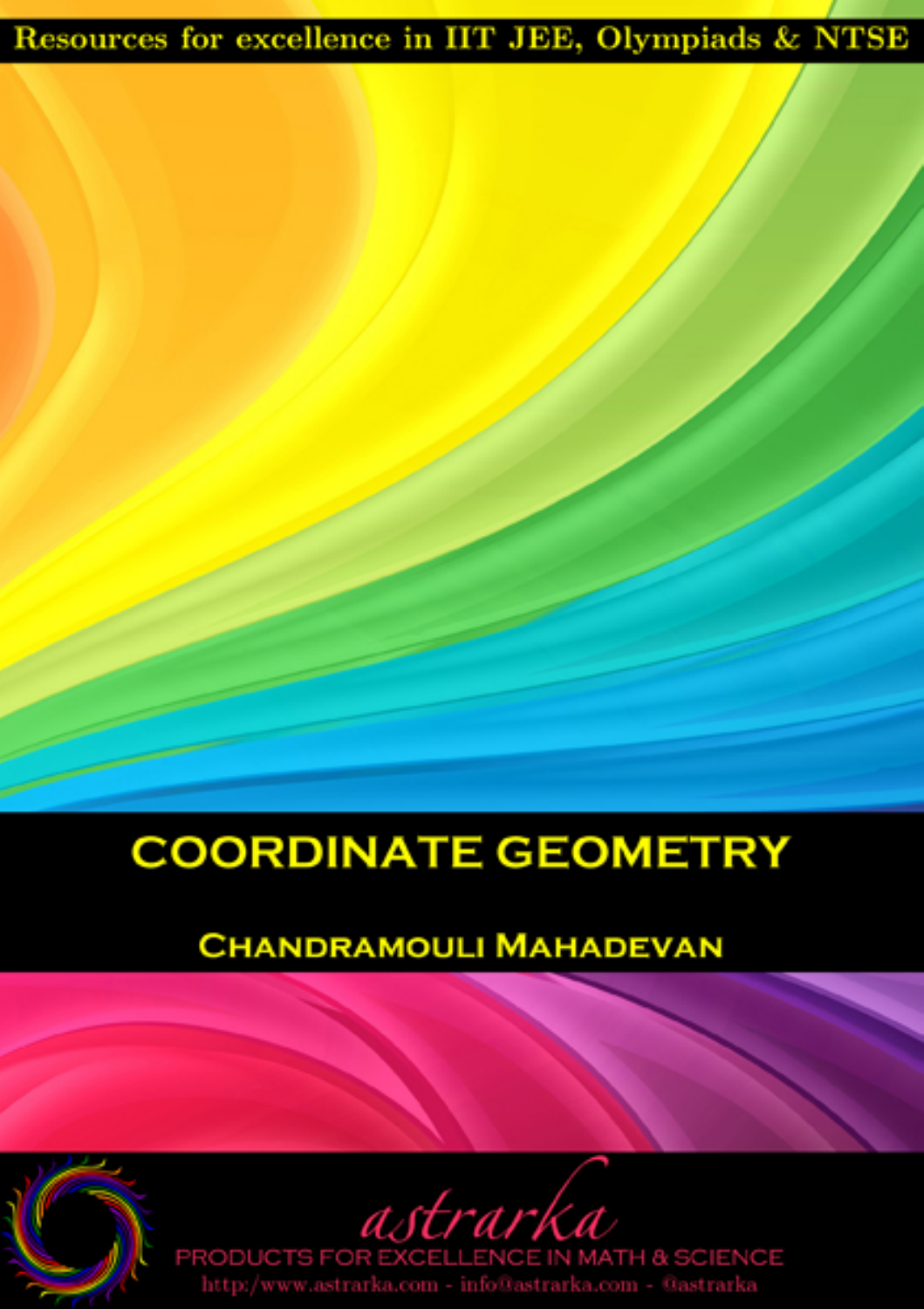#### **Coordinate Geometry**

Copyright © 2011 by Chandramouli Mahadevan, On behalf of Astrarka All rights reserved. No part of this book may be reproduced, stored, or transmitted by any means, whether auditory, graphic, mechanical, or electronic, without written permission of both publisher and author, except in the case of brief excerpts used in critical articles and reviews. Unauthorized reproduction of any part of this work is illegal and is punishable by law. ISBN: 978-1-937591-15-1 First E-dition 2011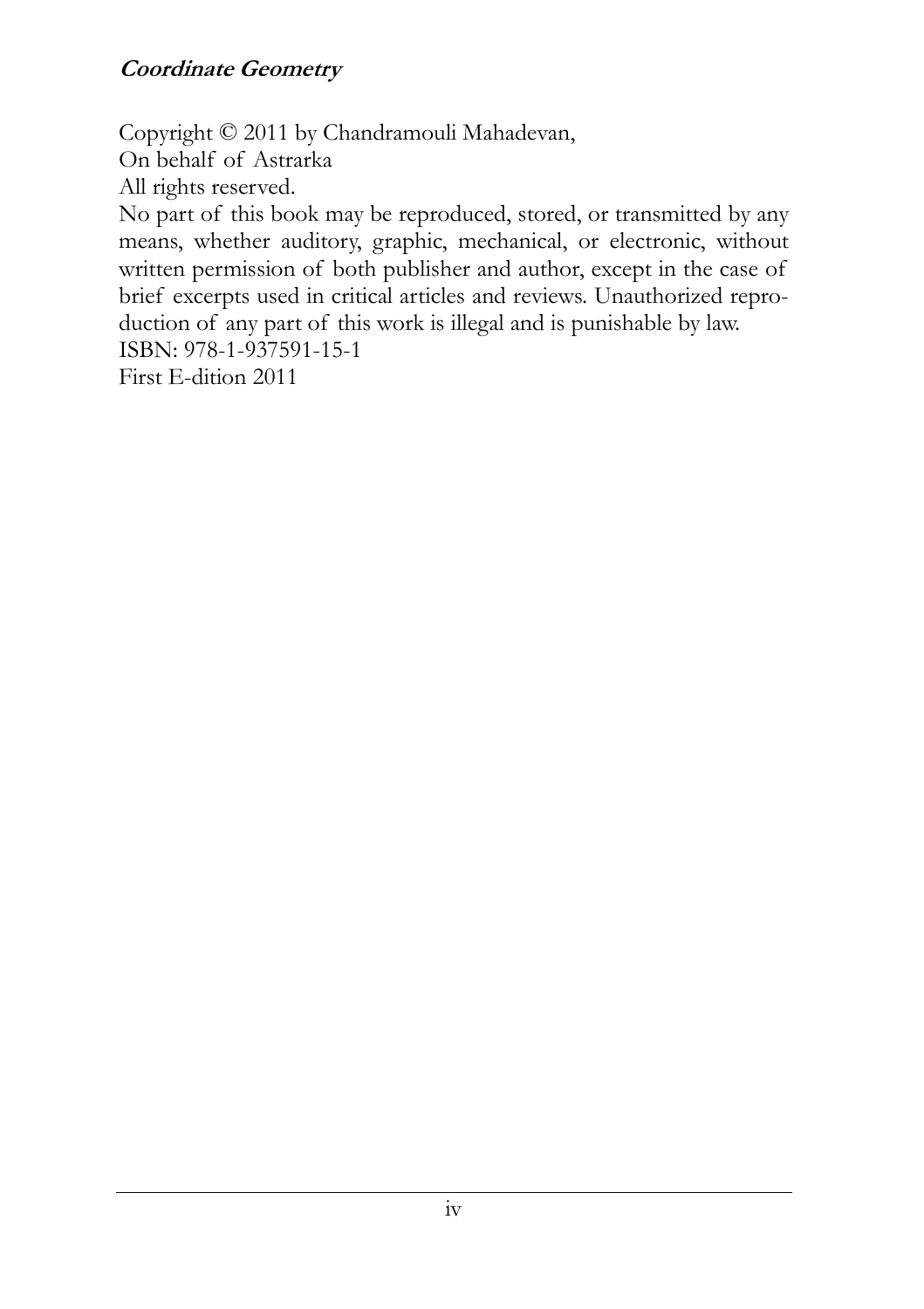## **Foreword**

I have often looked for inspiration from old proverbs and pithy statements. For example, "If you do not know where to go, any road would do." – might be a good way to remember that there can be infinite straight lines passing through a single point. The "where to go" question is answered by the definition of a second point. If you know the starting point and the end point, you can draw one straight line lying on a plane. In general, it is important to know our current position and have a very good idea about where we are headed. If you do not know where you are, no map can help. This book deals with maps, paths and trajectories – in a matter of speaking. Welcome to the world of Coordinate Geometry.

In classical mathematics, analytic geometry, also known **as Coordinate Geometry**, or **Cartesian geometry**, is the study of geometry using a coordinate system and the principles of algebra and analysis. This contrasts with the synthetic approach of Euclidean geometry. In Euclidean Geometry, we defined shapes and concepts – proved the theorem through logical reasoning built on Axioms and other theorems. An axiom denotes primitive statements that are assumed to be true. Theorems are statements that can be proved purely by using axioms and other theorems facts. This is also known as deductive reasoning; and you can see wide applications of this problem solving paradigm – in topics such as symbolic computation and predicate calculus. Coordinate geometry is widely used in physics and engineering, and is the foundation of most modern fields of geometry, including algebraic, differential, discrete, and computational geometry.

Usually the Cartesian coordinate system is applied to manipulate equations for planes, straight lines, and squares, often in two and sometimes in three dimensions of measurement. Geometrically, one studies the Euclidean plane (2 dimensions) and Euclidean space (3 dimensions). We will be looking at 2-dimensional coordinate geometry. As taught in school books, analytic geometry can be explained more simply: it is concerned with defining and representing geometrical shapes in a numerical way and extracting numerical information from shapes' numerical definitions and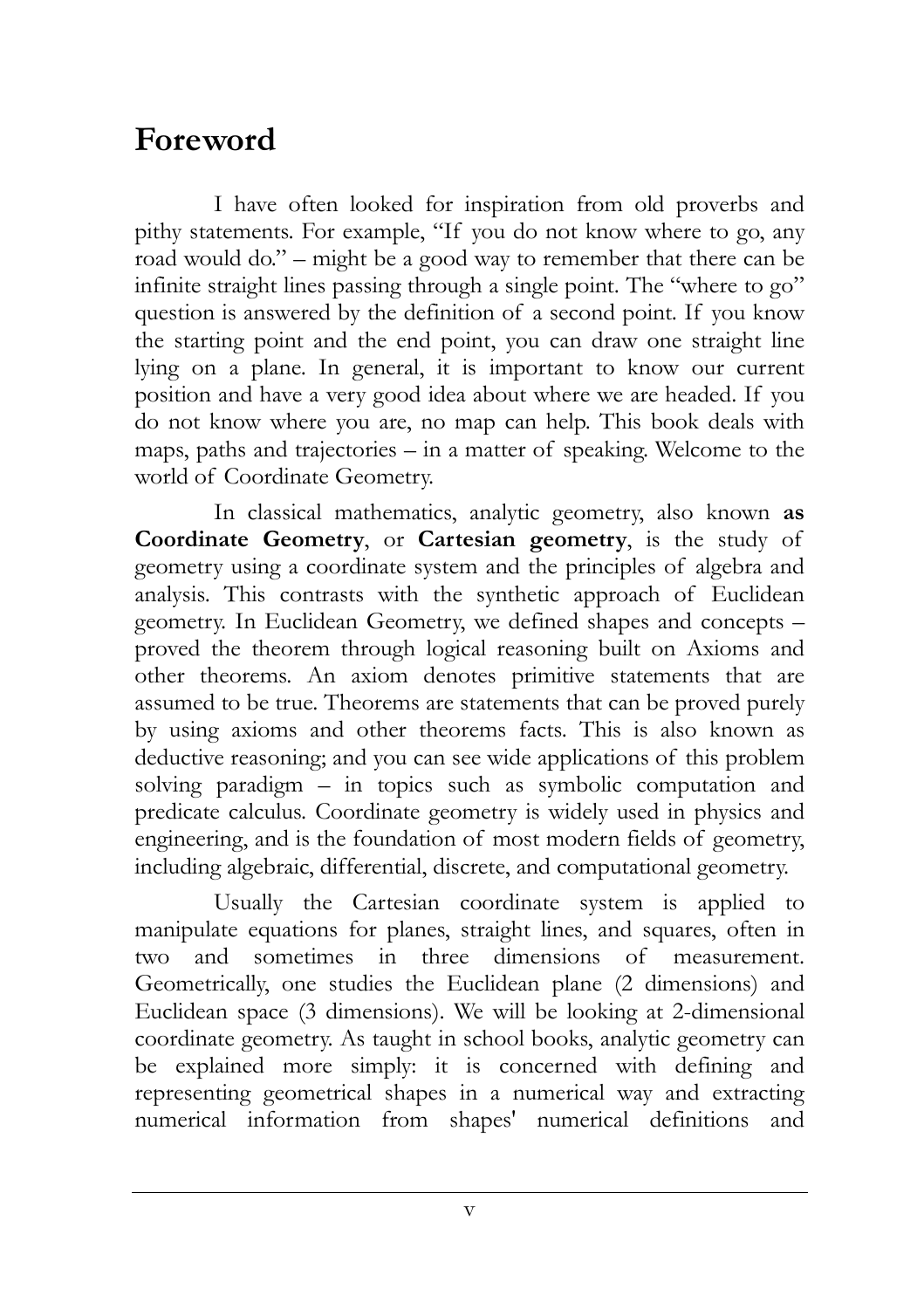representations. The numerical output, however, might also be a vector or a shape.

It is believed that the Greek mathematician Menaechmus solved problems and proved theorems by using a method that had a strong resemblance to the use of coordinates and it has sometimes been maintained that he had introduced analytic geometry. Apollonius of Perga, in On Determinate Section, dealt with problems in a manner that may be called an analytic geometry of one dimension; with the question of finding points on a line that were in a ratio to the others. Apollonius in the Conics further developed a method that is so similar to analytic geometry that his work is sometimes thought to have anticipated the work of Descartes — by some 1800 years. His application of reference lines, a diameter and a tangent is essentially no different than our modern use of a coordinate frame, where the distances measured along the diameter from the point of tangency are the abscissas, and the segments parallel to the tangent and intercepted between the axis and the curve are the ordinates. He further developed relations between the abscissas and the corresponding ordinates that are equivalent to rhetorical equations of curves. However, although Apollonius came close to developing analytic geometry, he did not manage to do so since he did not take into account negative magnitudes and in every case the coordinate system was superimposed upon a given curve a posteriori instead of a priori. That is, equations were determined by curves, but curves were not determined by equations. Coordinates, variables, and equations were subsidiary notions applied to a specific geometric situation. The growth of this field continued until the modern times.

We will be taking a look at the building blocks and concepts – and solve a few problems to give a flavor of problem solving process. A detailed look at problem solving is left to the sequel of this book – "Problems in Coordinate Geometry".

Chandramouli Mahadevan

Astrarka.

Bangalore, India.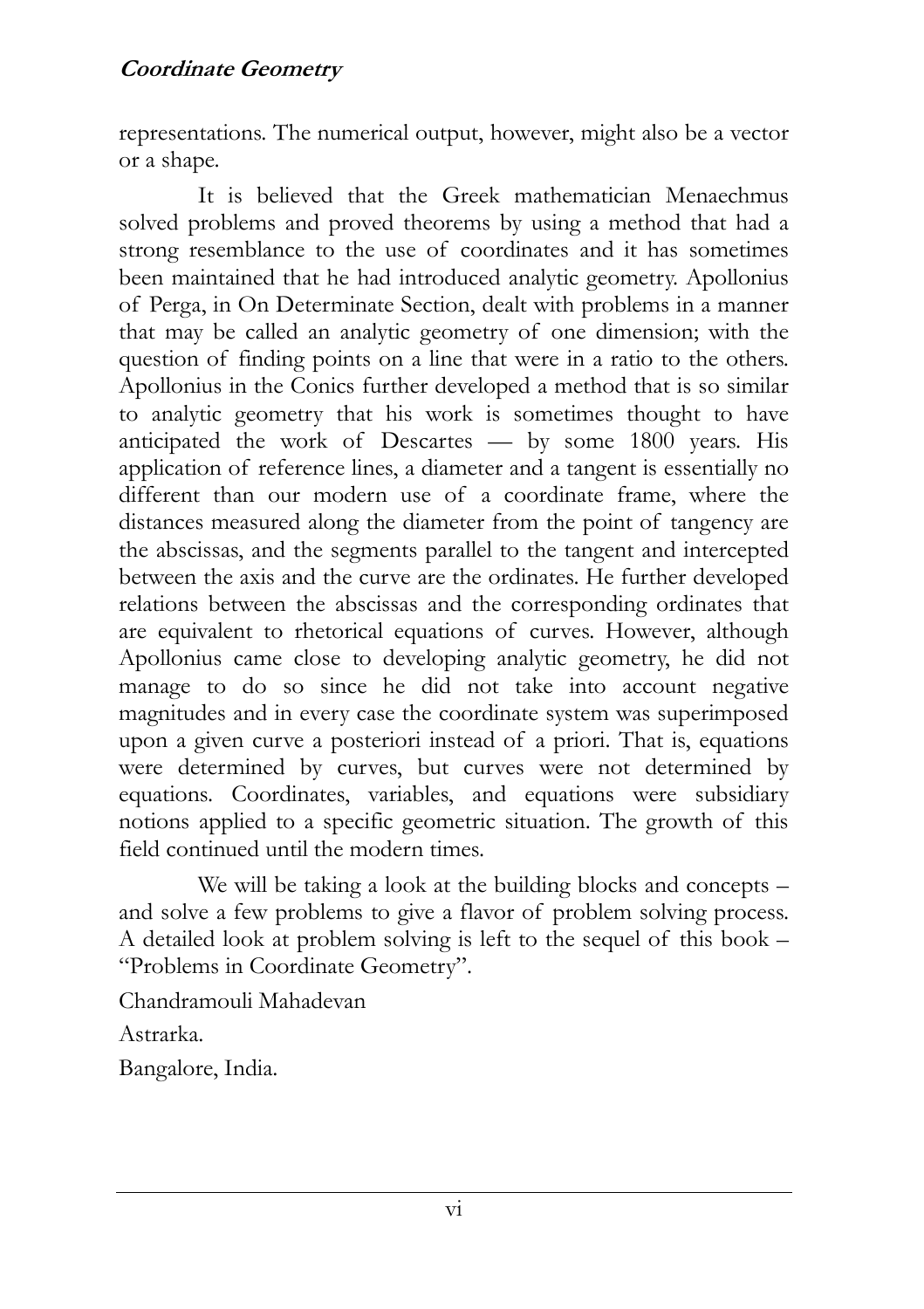## **Preface**

This book is an integral part of a series on Coordinate Geometry.

The book "Coordinate Geometry" covers the concepts involved in the various topics of this subject. A few selected problems are solved after each chapter, to aid the understanding of the student. The book finishes with a collection of problems that the student must practice on, to gain expertise.

"Problems in Coordinate Geometry" is a comprehensive solution set to the battery of over 700 problems in all topics covers in the first volume. The student is expected to make an honest attempt to solve the problems before looking at the suggested solutions. These solutions are systematic and comprehensive. No intermediate steps are skipped; which ensures that the overall flow of the problem solving process starting with the initial conditions to the final solution is maintained.

The best way to use this book is for the student to attempt each problem on his/her own. In doing so, the depth of understanding in the subject improves. Mathematics is not a spectator sport. It requires patience, perseverance and practice. The level of expertise in the subject in some sense is directly proprotional to the number of problems solved by the student. The term "solved" is used to imply accuracy of thought, stringing together intermediate steps and accuracy of the final result. In a way, this term refers to the quality of the means and the quality of the end goal for each problem.

This work is a comprehensive self study guide for the students who desire to improve their understanding, appearing for Mathematics related competitive examinations and tests. These works are based on the gold standard on the topic by SL Loney. They published the book in late 1800s. This forms the central reference in several schools and colleges across the globe.

I believe that Astrarka has been blessed to have had the opportunity to work with some of the best and brightest Any work of this magnitude is always a product of teamwork. R Balasubramanian, Shilpa Jaikumar and Venkatratnam Pandit have contributed a great deal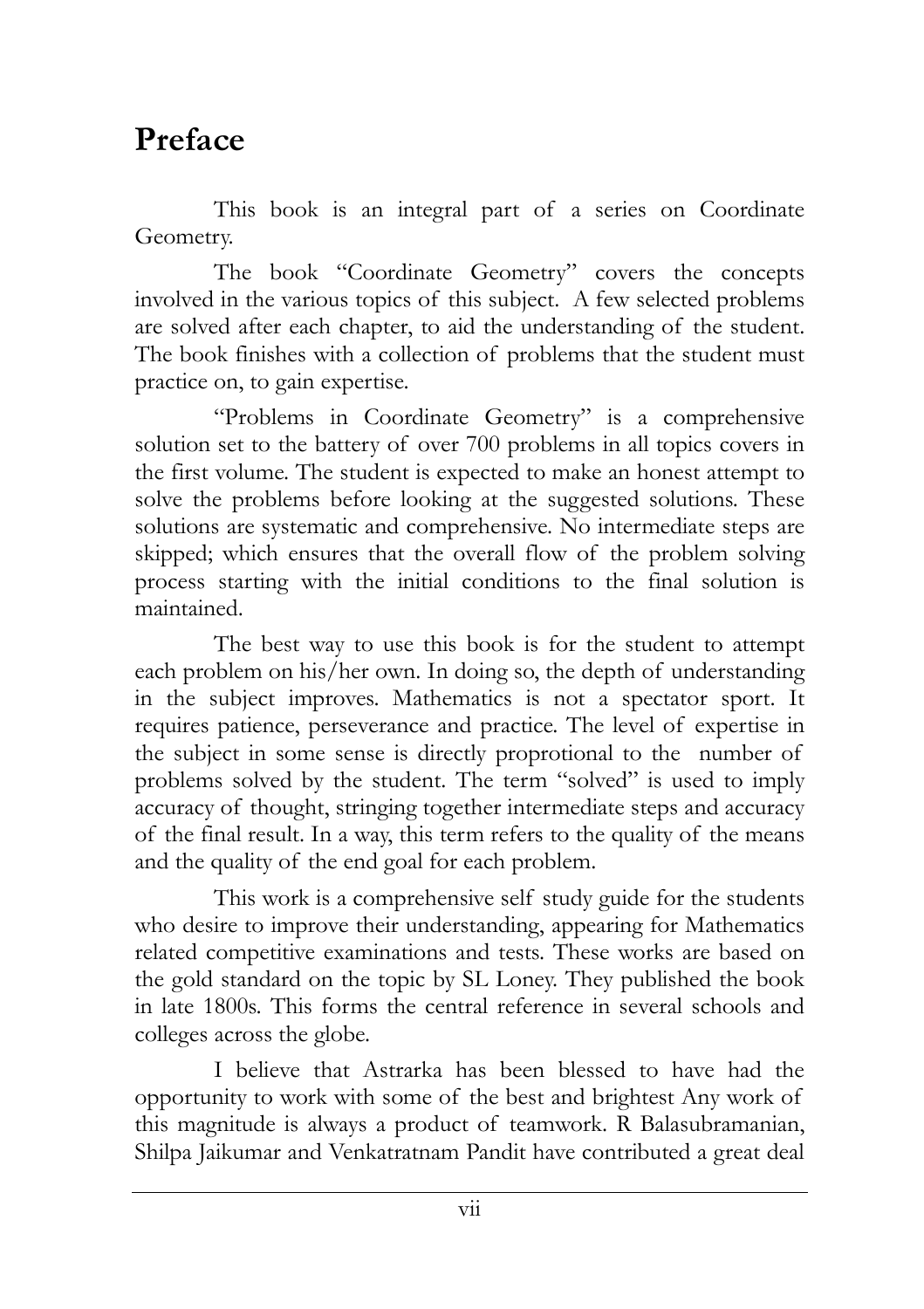#### **Coordinate Geometry**

to this effort. A big thanks goes to the family members of our team. They have been a great source of inspiration during this entire effort. They have made a personal sacrifice to ensure that Astrarka succeeds. Without the unflinching commitment and single minded dedication of my team and the members of their family, this book would have been an exercise in futility.

Chandramouli Mahadevan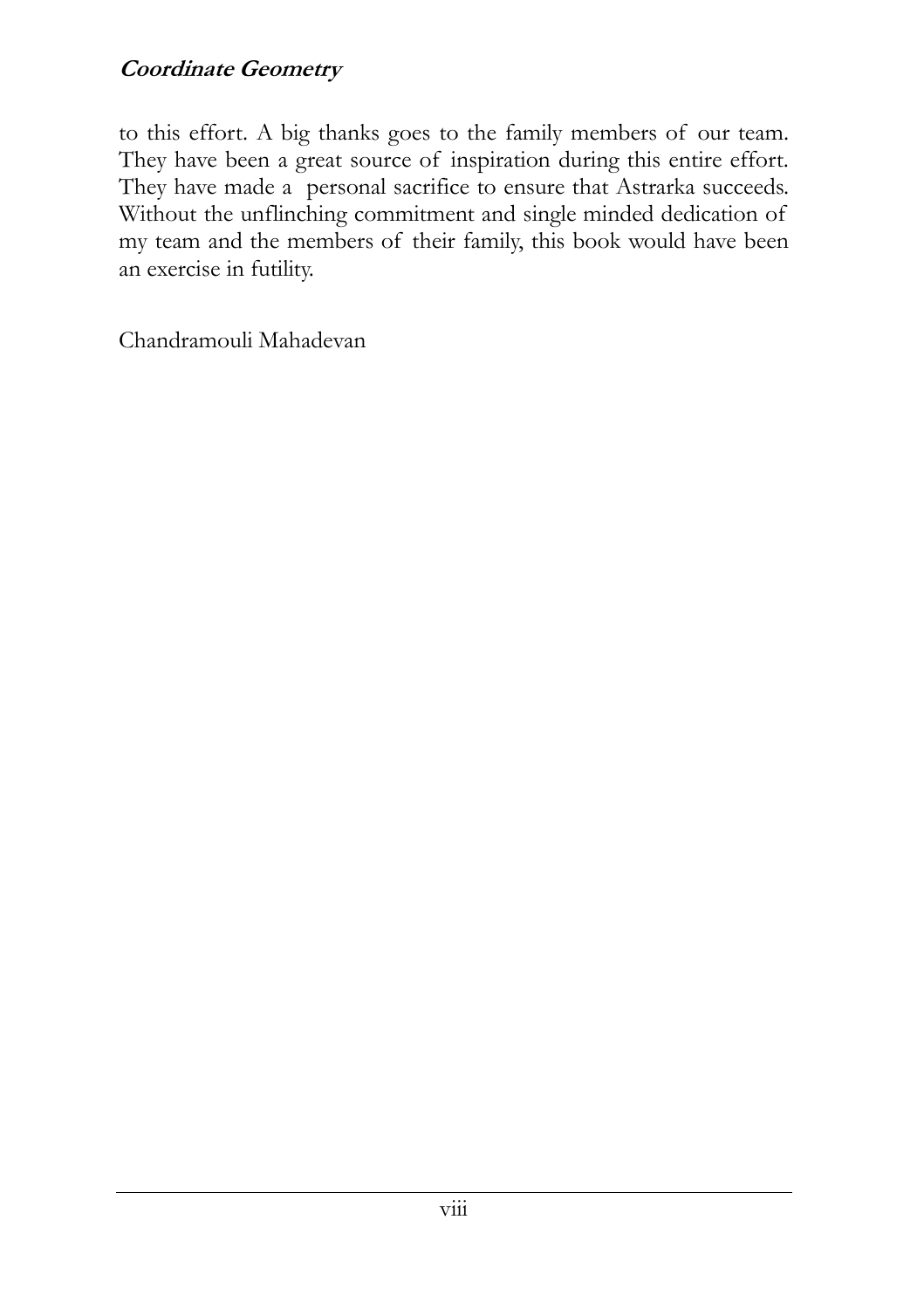## **Table of Contents**

| 1  |                                          |  |
|----|------------------------------------------|--|
| 2. |                                          |  |
| 3. |                                          |  |
| 4. | Straight Line: Rectangular Coordinates35 |  |
| 5. |                                          |  |
| 6. |                                          |  |
| 7. |                                          |  |
| 8. |                                          |  |
|    |                                          |  |
|    |                                          |  |
|    |                                          |  |
|    |                                          |  |
|    |                                          |  |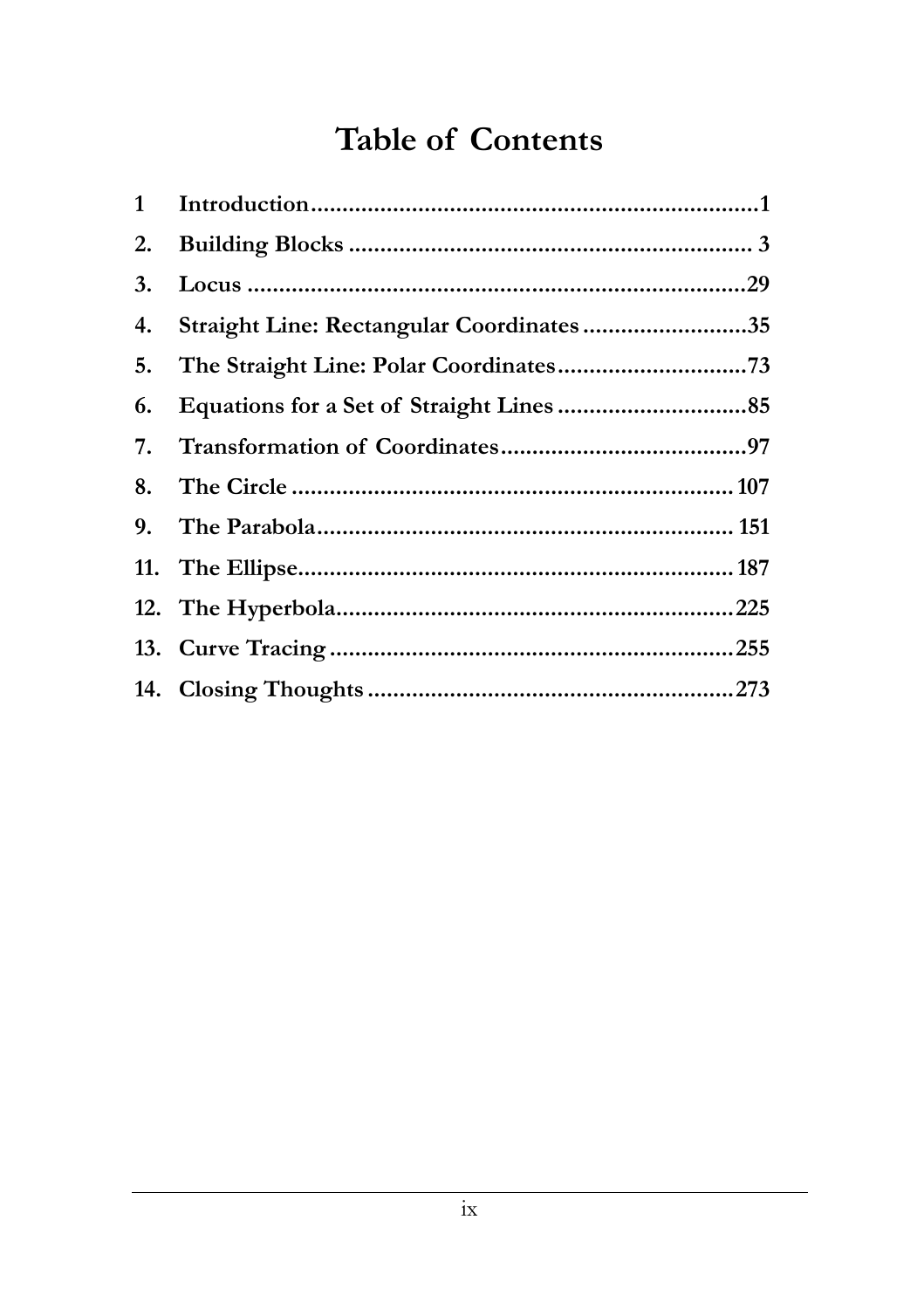## **1 Introduction**

To say that Coordinate Geometry is useful, therefore, we must learn it, is an understatement. This book focuses on problem solving strategies. We have organized the material into problems, the solution of each problem immediately after the statement. Familiarity with middle school arithmetics and elementary algebra is assumed.

This book must not be read like a work of fiction. Instead, the student is advised to spend quality time in ensuring conceptual understanding. Mathematics requires three skills. Let us look at these issues.

**Comprehension**: At the core of Mathematics, we see the underlying patterns and designs. Each little node in this web is intimately related to the others around it. It is this intricate web of concepts that we need to pay attention to. Expertise and love for the subject is directly related to the quality of our comprehension. Our confidence to deal with issues related to any domain of knowledge is related to the quality of comprehension. So, we need to pay attention to the details. Taking notes is a good way to demonstrate our understanding and reinforce our learnings.

**Problem Solving**: The key to problem solving is practice. Math is not a spectator sport. There are no brownie points for being armchair diplomats. We need to be prepared to jump in and solve the problems that we come across. With practice, and only with practice do we gain the expertise to deploy the right ammunition to crack a problem.

**Goal Clarity**: Solving problems in order to verify our conceptual understanding is extremely important. Most of us believe arriving at the final answer is the ultimate goal. We have come across several books on the subject, where the authors have skipped several steps and simply used the phrase "it follows from the fundamental principles ..." and made a conclusion. We disagree with this approach. The purpose of the problem solving is build the path to the solution using first principles or well-known formulas - and build an airtight reasoning on how the problem solving process moves towards the final answer.

This serves as a demonstration of our understanding of the subject - basics, formulas and methods of manipulation.

1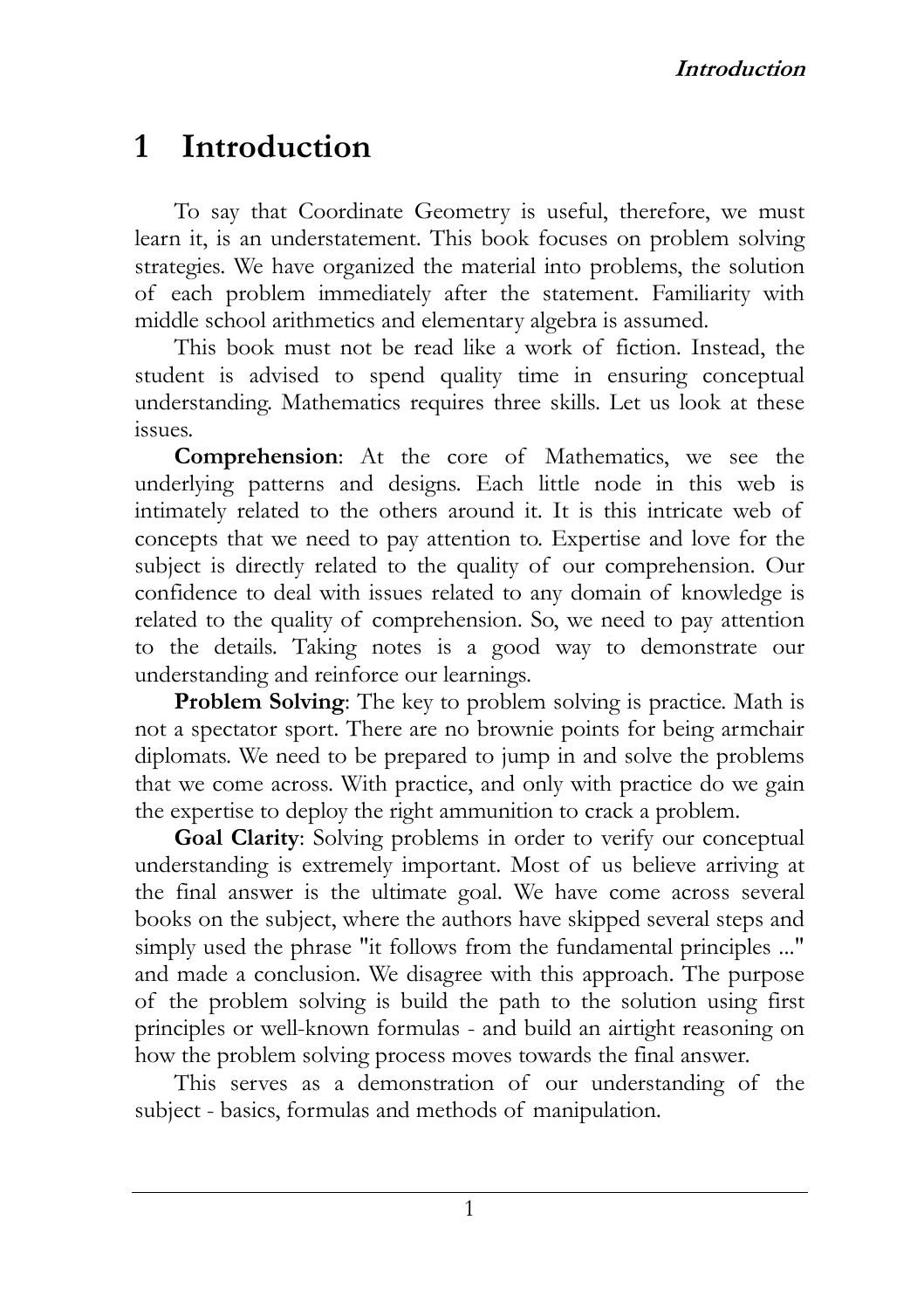### **2. Building Blocks**



**Fig. 1** 

- 1. Co-ordinates: This is the central theme or concept behind the content of this book. It is important for us to spend a few seconds to understand the term. When we talk of coordinates, we are talking about an unambiguous way to fix the position of an object or a thing with respect to a know reference point, object or a thing. When we say point A is 5 feet away from point B, it could any point which is 5 feet away from point B, in any direction. So, in order to disambiguate, we add the direction to the "left of point A" or "directly above point A" to complete the definition. Armed with this understanding, let us turn our attention to the mathematical notion of coordinates.
- 2. Let OX and OY be two fixed straight lines in the plane of paper. The line OX is called the X-axis, the line OY is called the Y-axis. Both are called the axes of co-ordinates.
- 3. The point O is called origin. This serves as the point of reference. Now, we can talk of a point P, which is 5 feet away from O, at an angle of  $45^\circ$  to line OX. This example helps us understand the need for direction to unambiguously define position; in addition to the "distance" from a known reference called "origin".